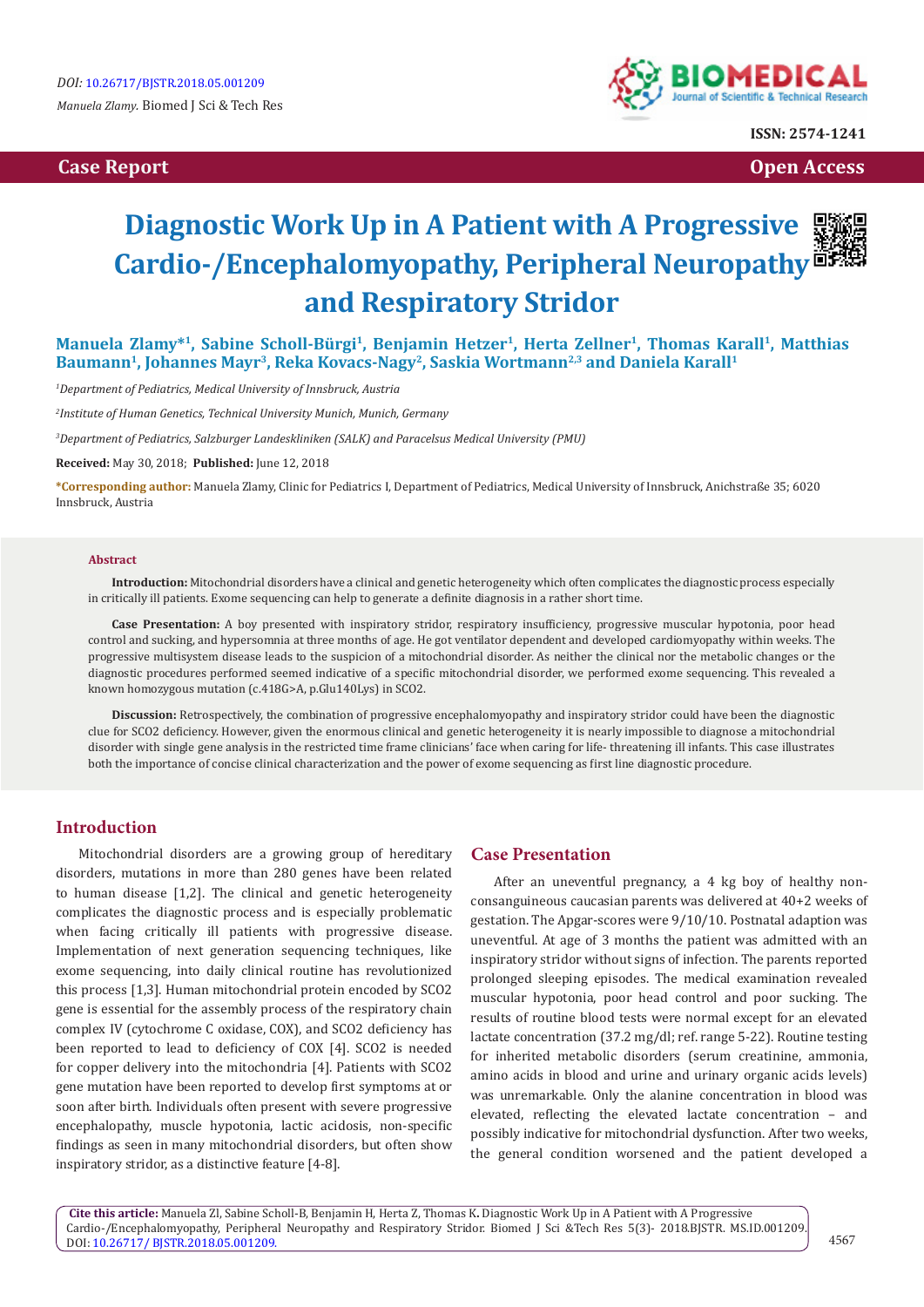respiratory insufficiency. Laryngoscopy revealed a partial paralysis of the vocal cords.

The liver function parameters were elevated at ASAT 1,047 U/l (normal range 14-77 U/l), ALAT 774 U/l (normal range 4-49 U/l). The plasma lactate concentration rose to 101 mg/dl. During the following days the patient developed convulsions requiring the admission to intensive care unit. A tracheostomy was performed. Subsequently, the patient needed mechanical ventilation and anticonvulsive drugs (Figure 1). At age 3 months, the chest X-ray revealed an enlarged heart, the cardiac markers were elevated (creatine kinase 417 U/l (normal range 41-330), NT-pro BNP 16,163 ng/l (normal range 0-1,000) and troponin-T 66.3 ng/l (normal range 0-14 ng/l)) and the echocardiography showed a hypertrophic cardiomyopathy with an abnormally structured and thickened myocardium without obstruction (Figure 1). Cerebral magnetic resonance imaging revealed symmetric bilateral changes in the periventricular white matter, the globus pallidus and the capsula interna. Nerve conduction velocity (N. medianus) and electromyography (M. bizeps and M. tibialis anterior) revealed an axonal, sensory and motoric neuropathy. The electroencephalogram showed a slow background activity, diffuse delta-activity and intermittent seizure-patterns (Figure 2).



**Figure 1:** Echocardiography at the age of 3 months showing an abnormal structured and thickened myocardium without any sings of obstruction

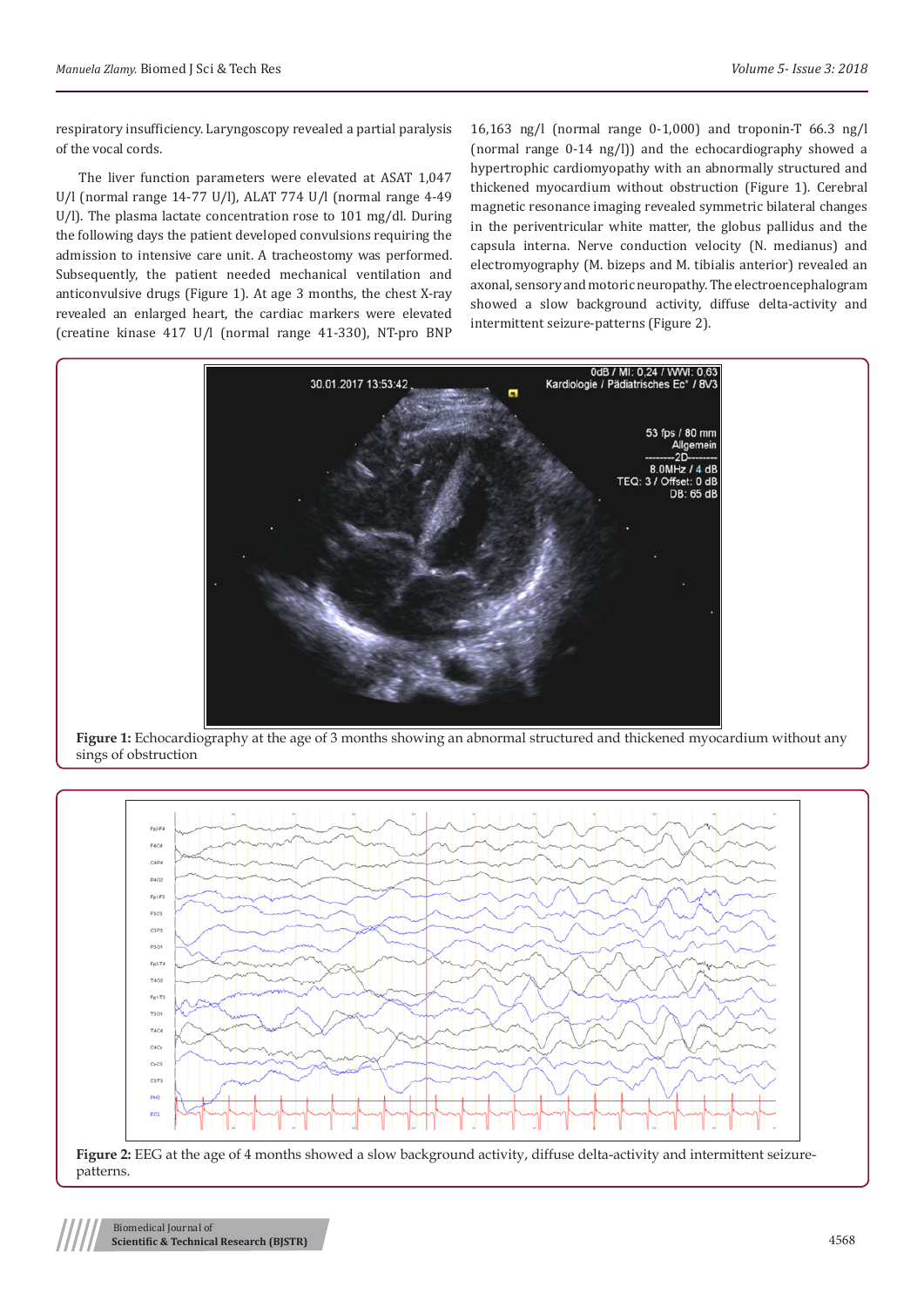The patient needed several anticonvulsive drugs (Pregabalin, Lorazepam, Levetiracetam, Topiramat) to control the daily seizureactivity. Further testing for inherited metabolic disorders (biogene amines, folate and pteridines in csf; isoelectric focussion of transferrin subfractions in plasma; urinay oligosaccharides, mucopolysaccharides, etc.) revealed normal results. However, whole exome sequencing revealed a homozygous mutation of the SCO2 gene (NM\_005138.2; c.418G>A, p.Glu140Lys). Both parents are carriers of the same heterozygous mutation on the SCO2 gene. The non-consanguineous parents come from places near to each other in Ukraine. Analysis of enzyme activity of mitochondrial enzymes of the energy homeostasis in fibroblasts revealed a decrease of COX (94 mUnits/mg protein and 138 mUnits/mg protein (normal range: 270-659 mUnits/mg protein). Up to date our patient is on palliative domestic care. He is permanently mechanically ventilated, is fed via PEG tube and receives anticonvulsive drugs. Muscular function has further deteriorated, he cannot move, and does not suck or swallow. On stimulation, he attempts to open his eyes.

#### **Discussion**

We describe a SCO2 mutation in a boy with non-consanguineous parents and an older healthy brother, with first symptoms at the age of 3 months. SCO2 mutations leading to a COX deficiency in central nervous system, heart and skeletal muscle and causing a fatal infantile cardioencephalomyopathy were first described by [7].The SCO2 gene has different functions [7-9]. SCO2 protein is a metallochaperone which is essential for the assembly of the catalytic core of the COX. It firstly acts as an assembly gene required for copper delivery to COX subunit II and is needed for the maintenance of intracellular copper concentrations via COX subunit IV [9]. SCO2 mutations result in very low amounts of COX in skeletal muscle and heart as well as nearly normal concentrations of COX in liver and kidney [4,9]. Up to date, about 50 patients with SCO2 mutations have been described in literature [4,7,9-11]. The characteristic phenotype depends on the mutation detected [9]. Since the first publication of a SCO2 mutation, patients' clinical picture is characterized by cardioencophalomyopathy [7].

During the last years, new SCO2 mutations have been detected mainly causing symptoms of Leigh syndrome, hypertrophic cardiomyopathy, lactic acidosis, inspiratory stridor and respiratory insufficiency and a phenotype similar to patients with a spinal muscular atrophy [4,7,9-12]. Our patient showed an early onset respiratory stridor with respiratory insufficiency, an early onset cardiomyeloencephalopathy, peripheral neuropathy and lactic acidosis, thus compiling all the clinical symptoms of SCO2 deficiency. Unfortunately, there is no causative therapy for SCO2 deficiency. Attempts with copper- histidine have been undertaken. Copper-histidine seems to have some beneficial effect. Early supplementation of copper-histidine is assumed to prevent the development of neurological, cardiac and skeletal muscle symptoms [13]. However, the substance does not seem to sufficiently cross the blood brain barrier, and thus has no substantial effect on the CNS symptoms. SCO2 mutation as revealed by several studies is probably not as rare as initially assumed. A retrospective multicenter study

on 180 children with a known COX deficiency detected a causative SCO2 mutation in 9 patients [14].

Additionally, another study in 26 children from the Czech and Slovak Republics with a known COX deficiency detected a pathogenic SCO2 mutation in 6 out of 26 patients, confirming that mutations in the SCO2 gene are not as rare as expected [11]. Considering these findings all neonates and infants presenting with muscular hypotonia, cardioencephalomyopathy and inspiratory stridor require an evaluation for multiple congenital syndromes (e.g. inborn disorders of metabolism, mitochondrial disorders, complex genetic disorders, etc.). During the last years clinicians have become more and more aware of genetic determinated diseases like inborn errors of metabolism/mitochondrial diseases. According to the growing awareness mitochondrial diseases have nowadays an estimated incidence of at least 1:5,000 [1]. When suspecting an inborn error of metabolism/mitochondrial disease the clinical and genetic heterogeneity complicates the diagnostic work up. As our case enlightens a precise diagnostic work-up can be unremarkable even when a concise clinical history, the tested laboratory values (lactate, etc.) and the performed medical examination let you first think of a mitochondrial disease or inherited metabolic disorder. In addition to a thorough clinical characterization, further diagnostic steps like whole exome sequencing can be helpful as a step in routine diagnostic work up. In the last decade next-generation sequencing techniques (e.g. exome sequencing) have become widely available [1,15].

Neurological symptoms like progressive muscular weakness and encephalomyopathy can at a first glance mimic the disease. Therefore and as our case highlights, SCO2 gene sequencing may be required to secure the final diagnosis. A recent study focusing on the diagnostic approach of mitochondrial disorders suggested checking for SCO1 and SCO2 mutations in all newborns and infants with cardiomyopathy during diagnostic work up [15]. Summarizing, our case report illustrates that in addition to a thorough clinical characterization, further diagnostic steps like whole exome sequencing can be helpful as a next step in routine diagnostic work up. In patients with neonatal cardiomyopathy and inspiratory stridor, direct testing for SCO2 mutation can be a diagnostic consideration early in the course of the disease and offers a basic armamentarium when heading for a diagnosis.

#### **References**

- 1. [Wortmann SB, Mayr JA, Nuoffer JM, Prokisch H, Sperl W \(2017\) A](https://www.ncbi.nlm.nih.gov/pubmed/28599323) [Guideline for the Diagnosis of Pediatric Mitochondrial Disease: The](https://www.ncbi.nlm.nih.gov/pubmed/28599323) [Value of Muscle and Skin Biopsies in the Genetics Era. Neuropediatrics](https://www.ncbi.nlm.nih.gov/pubmed/28599323) [48\(4\): 309-314](https://www.ncbi.nlm.nih.gov/pubmed/28599323).
- 2. [Skladal D, Sudmeier C, Konstantopoulou V, Stöckler-Ipsiroglu S, Plecko-](https://www.ncbi.nlm.nih.gov/pubmed/14601919)[Startinig B, et al. \(2003\) The clinical spectrum of mitochondrial disease](https://www.ncbi.nlm.nih.gov/pubmed/14601919) [in 75 pediatric patients. Clin Pediatr. \(Phila\)](https://www.ncbi.nlm.nih.gov/pubmed/14601919) 42(8): 703-710.
- 3. [Kremer LS, Bader DM, Mertes C, Kopajtich R, Pichler G, et al. \(2017\)](https://www.nature.com/articles/ncomms15824) [Genetic diagnosis of Mendelian disorders via RNA sequencing. Nat](https://www.nature.com/articles/ncomms15824) [Commun 12: 15824.](https://www.nature.com/articles/ncomms15824)
- 4. [Verdijk RM, de Krijger R, Schoonderwoerd K, Tiranti V, Smeets H, et al.](https://www.ncbi.nlm.nih.gov/pubmed/18924171) [\(2008\) Phenotypic consequences of a novel SCO2 gene mutation. Am J](https://www.ncbi.nlm.nih.gov/pubmed/18924171) [Med Genet A 146A\(21\): 2822-2827.](https://www.ncbi.nlm.nih.gov/pubmed/18924171)